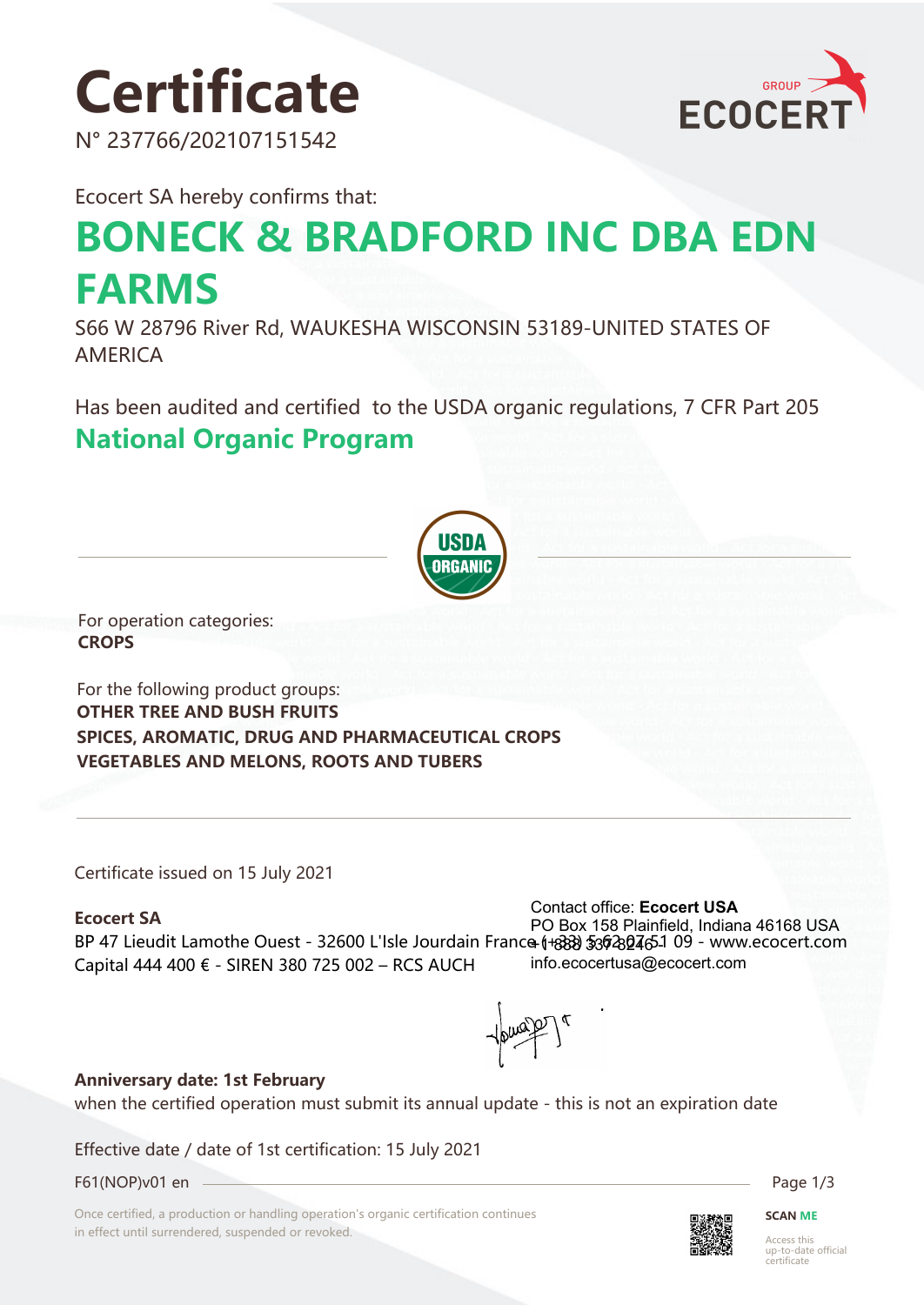

### **Annex to the certificate**

N° 237766/202107151542

### **BONECK & BRADFORD INC DBA EDN FARMS**

USDA organic regulations, 7 CFR Part 205 – National Organic Program

#### Products certified:

- **>** Berries, other Elderberries 100% Organic
- 
- 

 **PRODUCT LABELLING CATEGORY**

 **>** Garlic 100% Organic  **>** Lavender 100% Organic

Certificate issued on 15 July 2021

#### **Ecocert SA**

BP 47 Lieudit Lamothe Ouest - 32600 L'Isle Jourdain France (+33) 5 62 07 51 09 - www.ecocert.com Capital 444 400 € - SIREN 380 725 002 – RCS AUCH

F61(NOP)v01 en 2/3

Once certified, a production or handling operation's organic certification continues in effect until surrendered, suspended or revoked.



**SCAN ME**

Access this up-to-date official certificate